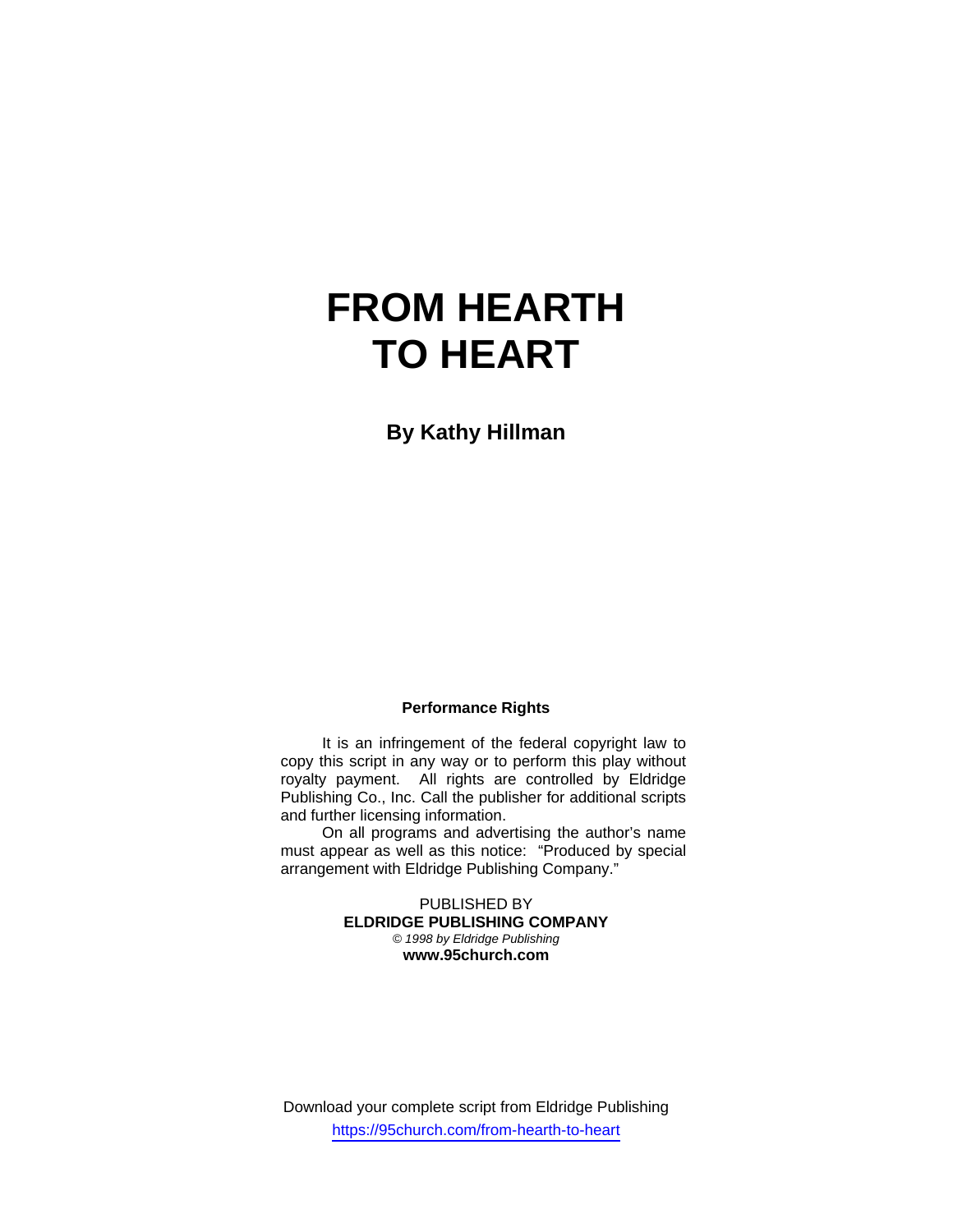*From Hearth to Heart -2-* 

#### **DEDICATION**

*To Joy Fenner and the women of Texas Woman's Missionary Union for their faithfulness to God and their inspiration to me.* 

*- The Playwright* 

### **STORY OF THE PLAY**

 God has gifted women to be the keepers of the hearth where friends and family gather for food and conversation in the traditional center of the home. The three drama skits in FROM HEARTH TO HEART demonstrate how women use their homes as a base for spiritual growth, ministry and missions. But of course, no woman is perfect, and the poignant lessons of "Share and Prayer," "Mary and Martha" and "The Wild VBS Bronco" allow the audience to chuckle at themselves while gaining valuable spiritual insights geared to today's busy lifestyles. Simple den setting. Three 5-7 minute skits for easy inclusion in worship services or as theme interpretations.

#### **CONTENTS**

Mary and Martha Share and Prayer The Wild VBS Bronco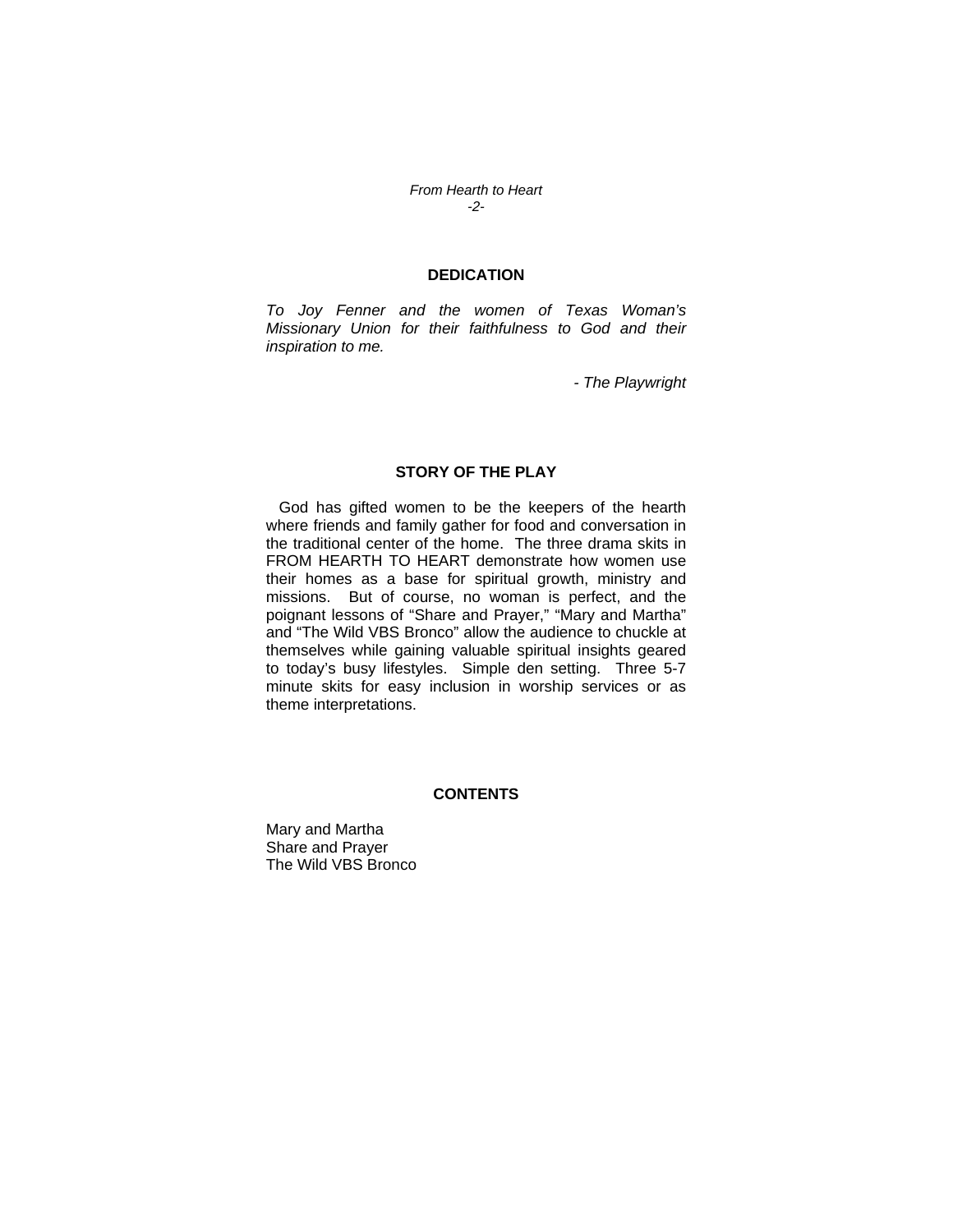*From Hearth to Heart -3-* 

## **MARY AND MARTHA**

#### **CAST OF CHARACTERS**

**MARTHA**: A modern woman much like the Biblical Martha. **MARY**: A modern woman much like the Biblical Mary.

**Setting**: Martha's den. A sofa and chair with end table between.

*(AT RISE: MARTHA hurries in and out of the den busily folding and packing linens and clothes into stacks and into laundry baskets. MARY is seated on a couch with her coffee cup nearby and a Bible in her lap preparing for the two to pray and study together. Martha's Bible lays unopened in the empty seat. Martha's keys are on the end table. Some of Martha's dialogue may be delivered from off stage as she goes in and out the door.)* 

MARY: Martha? *(Pause.)* Martha, where are you? MARTHA: *(Offstage)* Yes, Mary, just a minute.

MARY: *(Calling again.)* Martha? You do remember that this is Thursday and you've invited me over every Thursday morning so we can study the Bible and pray together. *(Opens the Bible in HER lap.)* 

MARTHA: *(Entering with a laundry basket of unfolded linens.)* Of course, I remember.

MARY: Martha, you just don't know how much our time together means to me. Without careful Bible study and prayer, no one can grow spiritually. When I think about Jesus - listen to this: *(MARTHA exits.)* 'Rejoice in the Lord always. I will say it again: Do not be anxious about anything, but in everything, by prayer and petition, with thanksgiving present your requests to God.' Isn't it wonderful that God wants us to talk to Him? *(Pause.)* Martha?

MARTHA: *(Entering.)* Yes?

MARY: Did you hear any of what I read?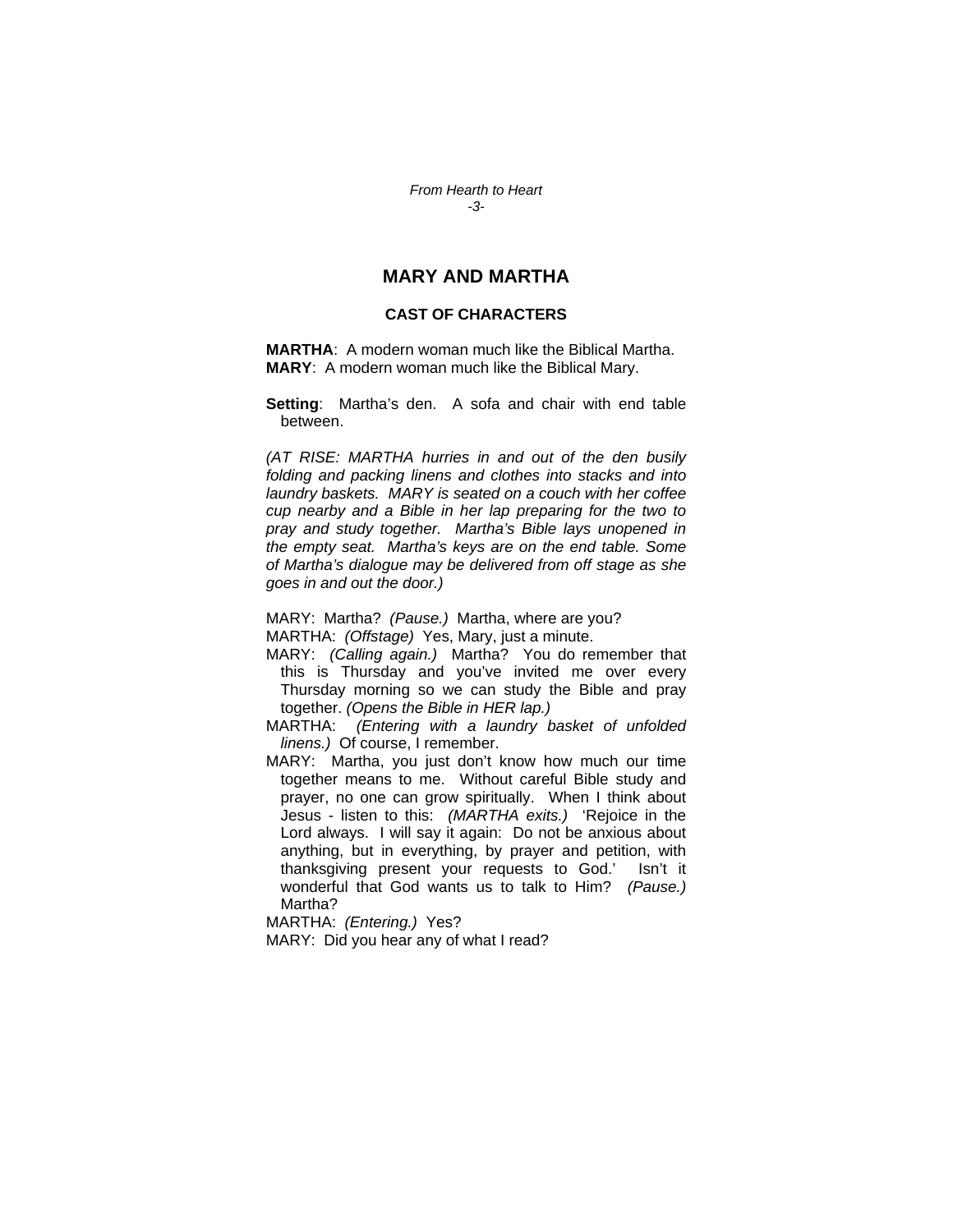- MARTHA: I'll be with you in a second, Mary. *(Busily folding a blanket and ignoring MARY.)*
- MARY: *(Loudly.)* I was reading the Bible. About prayer. *(To HERSELF.)* She's not listening. She never listens to me.
- MARTHA: I really am listening to you! I'm just busy right now, Mary, that's all.
- MARY: You? Busy? That's a surprise!
- MARTHA: *(Exiting.)* Go on, go on.
- MARY: 'And the peace of God, which transcends all understanding, will guard your hearts and your minds in...*(Looking up to see MARTHA gone.)*...Christ Jesus.' *(Sighing again and turning eyes up to heaven.)* Do I mention it or not?

MARTHA: *(Entering again.)* What?

MARY: Oh, nothing.

MARTHA: I thought you were talking.

MARY: Not to you.

- MARTHA: Then who were you talking to? *(MARY looks and points upward.)* Oh. Would you like some more coffee? *(Hurriedly takes the cup and exits.)*
- MARY: *(Calling.)* We had great news from the Forts. *(Use a current missionary known to the audience and an example of recently answered prayer if you like.)*

MARTHA: *(From offstage.)* Really?

- MARY: Many are becoming Christians more than through our church. Several have surrendered to preach and been trained and sent out.
- MARTHA: *(Entering, handing the cup to MARY.)* Out where?
- MARY: They've gone to another part of Zimbabwe to tell people about Jesus.

MARTHA: Who went?

- MARY: *(Disgusted.)* We're talking about the Forts Greg and Donna - and their three sons. Do you remember them?
- MARTHA: Oh yes, I remember them speaking at our prayer retreat just before they left for Africa. They hadn't even had Nathan yet.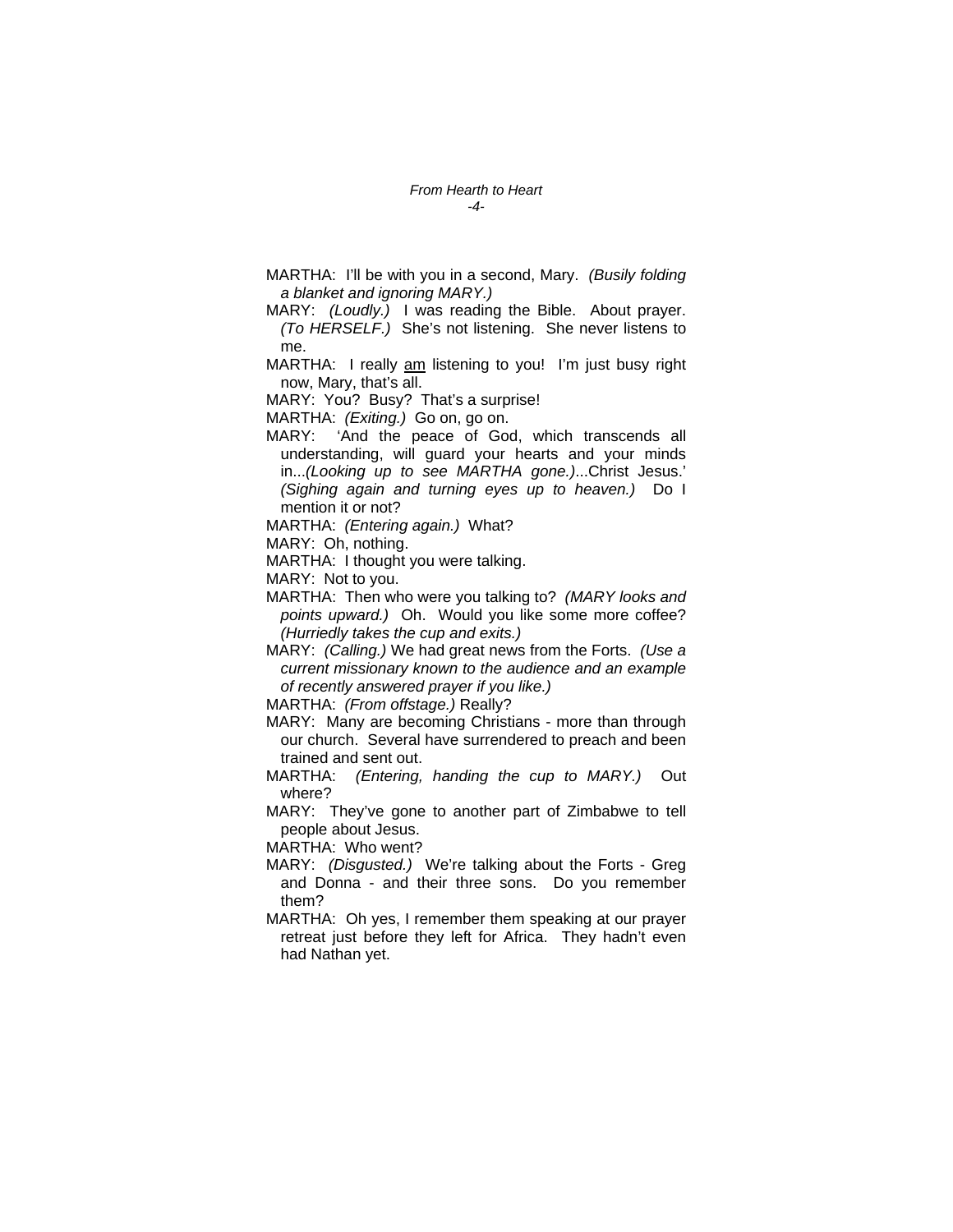- MARTHA: *(Cont'd.)* They did seem a little inexperienced to me. *(Exits again.)*
- MARY: And we know all about experience and maturity, don't we, Martha?
- MARTHA: *(Reentering, not upset.)* I just meant they seemed a little young when they left.
- MARY: Yes, the Lord does help people grow. *(To HERSELF.)* At least some people.
- MARTHA: Missionaries keep busy, you know. I can't imagine having to bake my own bread, soak all the vegetables, grind the meat, make everything from scratch.
- MARY: You'd probably be good at it. *(MARTHA exits again.) (Sighing, almost dreamy.)* I wish God had called me to be a missionary. Oh, the things I could tell the lost, the spiritual insights I could give the new Christians. *(Hugging HER Bible. Angrily.)* Martha!
- MARTHA: *(Reenters and stops.)* What? Did I do something wrong?
- MARY: Oh, Martha, it's not what you're doing wrong. It's what you're not doing right.
- MARTHA: *(Sitting down beside MARY. Puzzled.)* What am I missing here?
- MARY: Prayer. *(Waving HER prayer list.)* We need to pray for the Forts and Lynn Yarbrough, and the Carpenters, and the Palmers. *(Use the names of missionaries that your church supports.)* We need to pray for these missionaries so God will bless them and bring many people to know Him!

MARTHA: *(Quietly.)* Yes, we do.

MARY: And we need to pray for our own church and for our own spiritual maturity. *(MARTHA nods and gets up again.)* And *(With exasperation.)* we need to study the Bible. We need to digest the spiritual truths. We need to apply the scriptures to our daily lives.

MARTHA: I agree.

MARY: Then why don't you do it?

MARTHA: What? *(Still moving items.)* 

MARY: Martha, do you remember several years ago when you had Bobbie and Bill Pinson to dinner while he was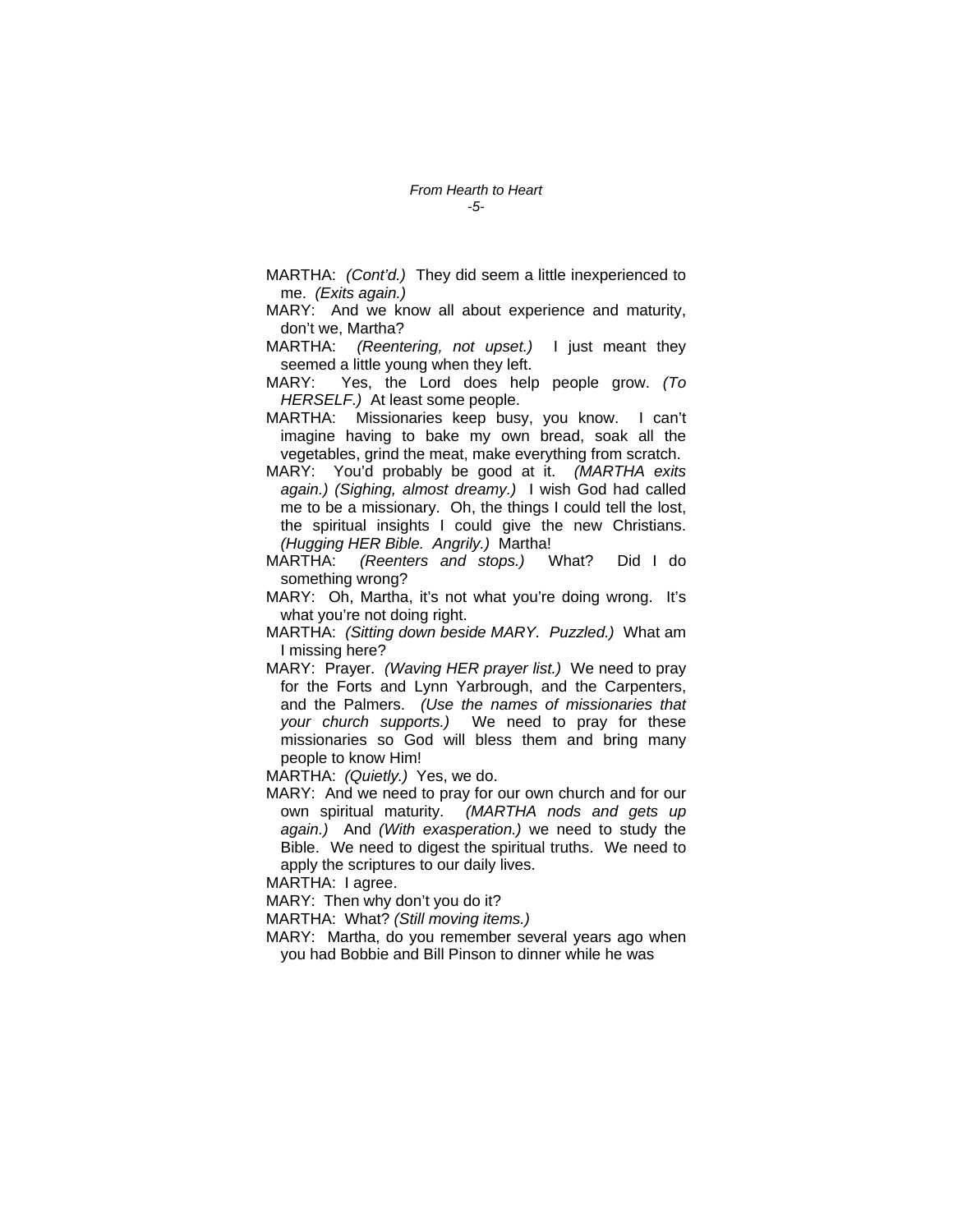MARTHA: *(Cont'd.)* leading our revival? *(Use the name of a pastor or spiritual leader well known to the audience.)* 

MARTHA: Of course, I remember. Dr. Pinson ate enough!

MARY: I'm not surprised that's what you recall. It seemed like entertaining them was all you worried about. You got upset with me because you had invited John and me over so I could help. But I wanted to listen and learn from two such spiritual and giving people.

- MARTHA: *(Perching on the arm of the couch.)* I do recall we later laughed about how well our parents had named us for that Mary and Martha story in the Bible.
- MARY: Well, don't you see?

MARTHA: See?

MARY: *(Reads the Scripture.)* 'Martha, Martha - you are worried and upset about many things, but only one thing is needed. Mary has chosen what is better, and it will not be taken away from her.'

MARTHA: So? *(Waiting for MARY to continue.)* 

MARY: You've been running around all morning folding clothes and doing a lot of chores but denying yourself the best! We could have been praying and studying the Bible, but you've been too busy!

MARTHA: *(Grabbing the last items and HER car keys.)* I'll be right back. *(SHE begins to leave.)* 

MARY: Where are you going? In your car?

- MARTHA: *(Sighs.)* Don't you know? Haven't you read the paper or listened to the news? There was a terrible tornado that hit the other side of the county late yesterday. Several homes were destroyed, and some families are staying at the church. I'm just trying to make sure they have enough bedding.
- MARY: *(Quietly, embarrassed.)* I was too busy gathering the prayer lists and our study materials to listen to the news. Why didn't you tell me?
- MARTHA: Oh, Mary...we're so different. God made us that way. I learned a long time ago that I shouldn't try to make you like me.
- MARTHA: *(Cont'd.)* I guess I...I didn't want to stunt your spiritual growth.